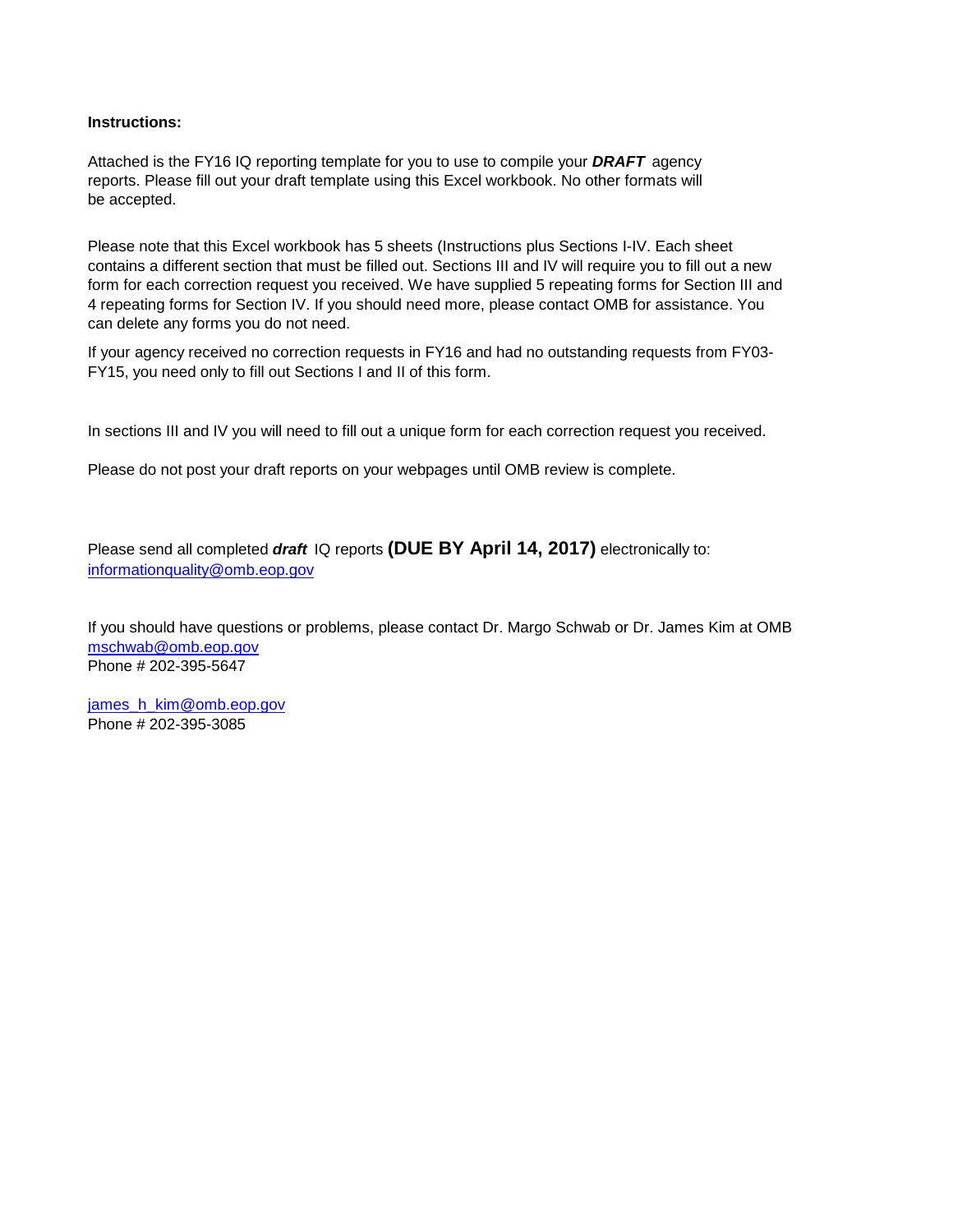## *2016 Year-End Information Quality Report*

## **Section I**

**I.** Cover Sheet: Requests for Correction Received FY 2016 **(Oct 1, 2015 to Sept 30, 2016)**

| Department Name: | Department of Education |
|------------------|-------------------------|
|                  |                         |

Web page location of department information quality correspondence: http://www2.ed.gov/policy/gen/guid/infoqualguide.html

| <b>Agency Name</b> | <b>Number of Requests Received</b> |
|--------------------|------------------------------------|
|                    |                                    |
|                    |                                    |
|                    |                                    |
|                    |                                    |
|                    |                                    |
|                    |                                    |
|                    |                                    |
|                    |                                    |
|                    | <b>TOTAL</b><br>$\pmb{0}$          |